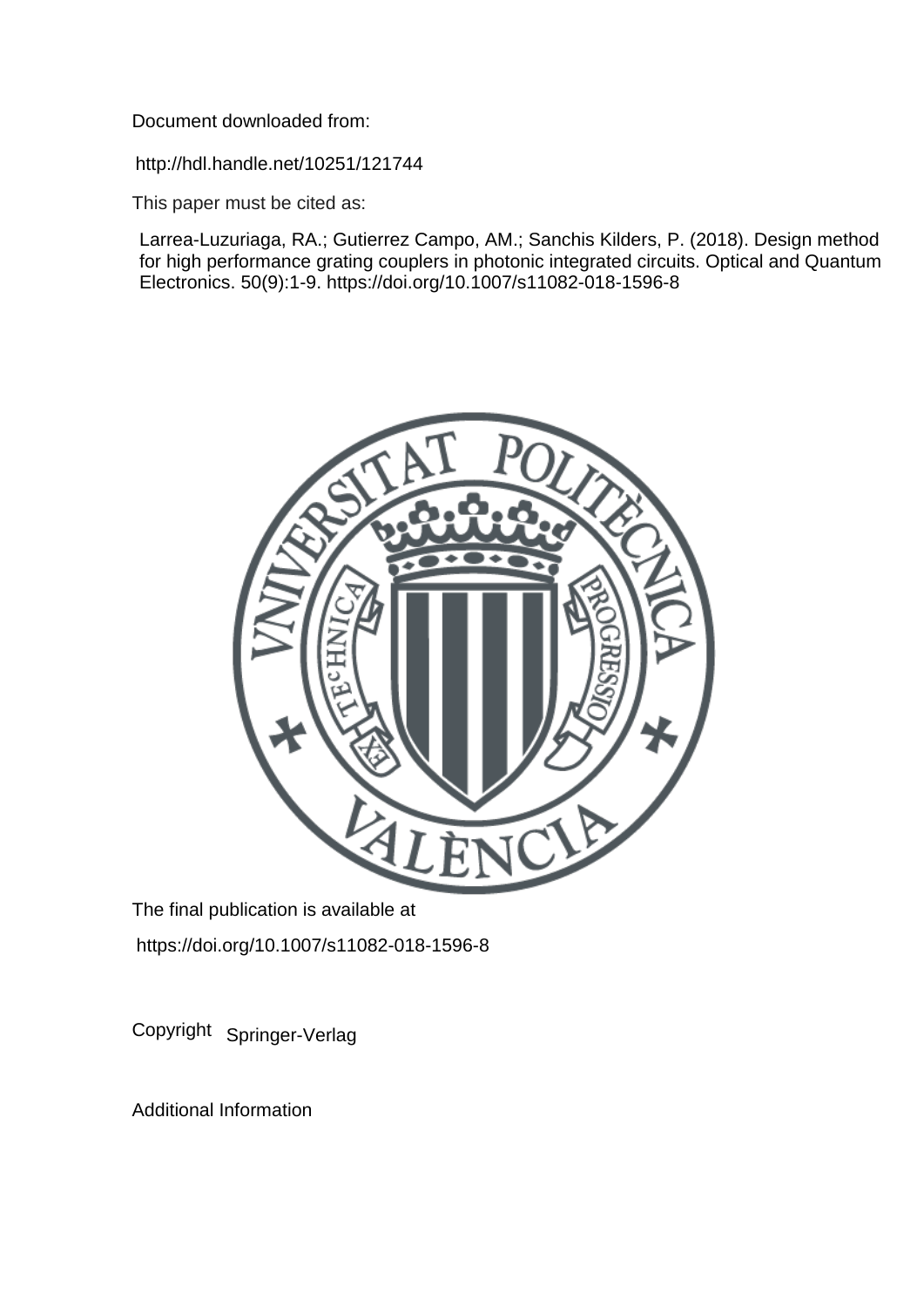# **Design method for high performance grating couplers in photonic integrated circuits**

## **Roberto Larrea, Ana Maria Gutierrez and Pablo Sanchis\***

Nanophotonics Technology Center, Universitat Politècnica de València, Valencia 46022, Spain

\* Email: [pabsanki@ntc.upv.es](mailto:pabsanki@ntc.upv.es)

## **Abstract**

The optimization of grating couplers is usually realized by multiple simulations using specific computational software for this task. Many grating parameters must be analyzed and designed to get the maximum coupling efficiency and the transmission spectrum centred at the wavelength of operation. However, these simulations may take a long time and consume high computational resources depending on the simulation resolution. This work is focused on finding a method to optimize the grating parameters with the lowest number of simulations. In this way, closed-form expressions are presented to get the optimal values for the period and fill-factor, which are the main parameters in the grating design. The usefulness of the proposed approach is shown for the design of silicon grating couplers operating at 1.31 µm and 1.55 µm and both TE and TM polarizations.

**Keywords**: grating coupler, photonic integrated circuits, silicon photonics

# **1. Introduction**

Silicon photonics is a technology that has experienced a great development in the last years due its compatibility with the CMOS fabrication process and the optical properties of the material. The compatibility with the microelectronic technology allows a mass fabrication process with a low cost using a material abundant in the nature as silicon [1]. Moreover, the high index contrast between the silicon and silica allows the confinement of light in optical waveguides with submicron sizes and the design of complex structures for diverse applications. However, most of these structures are quite sensitive to variations of their geometry [2].

The submicron size of optical waveguides makes challenging the coupling of light with other components of larger size such as the optical fiber. Therefore, several coupling mechanisms have been investigated for an efficient coupling. One of the most attractive mechanisms is the use of grating couplers for coupling light out of plane [3]. Many studies have been made about grating couplers, all of them focused on achieving the maximum coupling efficiency. Standard silicon grating couplers have been traditionally designed through an intensive optimization by simulations [4-7]. More recently, new methods of optimization have been shown to reduce the number of simulations and improve the coupling efficiency as gradient-based methods [8], optimization strategies based on simultaneous apodization of the principal design parameters [9], or inverse design technics where the user can define initially a set of performance metrics [10]. In all cases, some parameters of the grating coupler structure have been considered in the design and several simulations have been performed to maximize the coupling efficiency.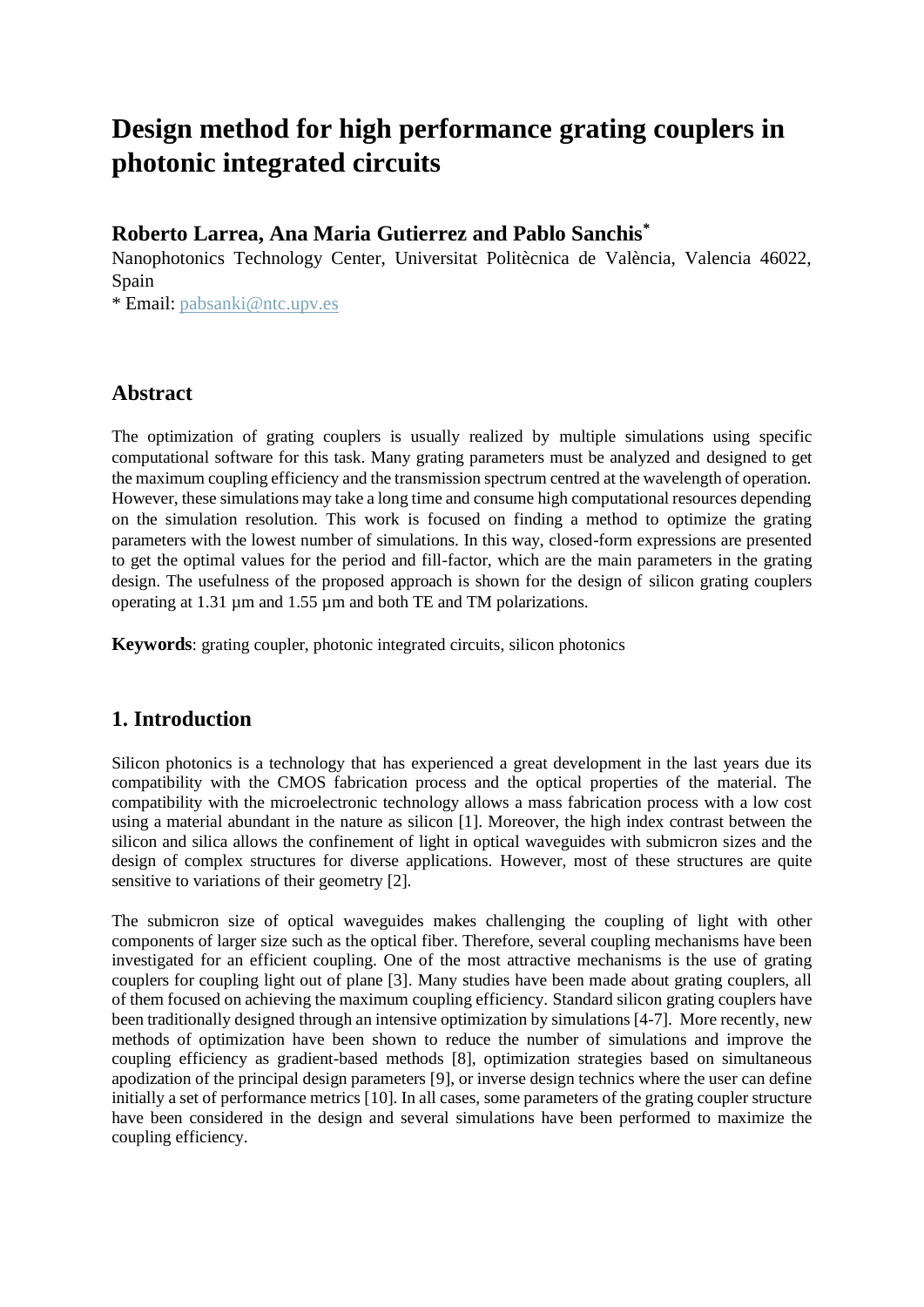This paper proposes a method to calculate in a semi-analytical way the optimal values for the most important parameters of the grating coupler structure. To achieve this goal, the influence of the effective index of the propagating mode in the grating coupler on the optimum period has been analyzed and closed-form expressions have been formulated to get both the period and the fill-factor. Therefore, the optimal value for the effective index is obtained which ensures the maximum coupling efficiency and the spectrum centred at the operational wavelength.

The method has been validated with some designs of silicon-on-insulator (SOI) grating couplers. High coupling efficiencies have been achieved with values comparable to the ones obtained through extensive 2D-FDTD simulations. Therefore, a coupling efficiency of 57% at 1.55 μm and 59% at 1.31 μm has been achieved for TE polarization. Moreover, it has been shown that the optimum parameters for TM polarization may also be estimated from the parameters obtained for TE polarization. In such a way, a coupling efficiency of 50% at 1.55 μm and 60% at 1.31 μm has been achieved for TM polarization.

## **2. Grating coupler performance**

Grating couplers are periodic structures that change their configuration or geometry usually **with a**  variation of the refractive index or a surface corrugation. This perturbation affects to the phase of a wave impinging on the grating coupler so that it will acquire a periodic behaviour [11]. The resulting wave can be expanded into a Fourier series, where each harmonic is propagating at a different spatial direction and represents a diffracted wave. The number of allowed diffracted waves is determined by the Bragg condition [12]:

$$
\vec{k}_m = \vec{k}_{inc} + m\vec{K}
$$
 (1)

where  $\vec{k}_m$  is the wavevector of the diffracted wave,  $\vec{k}_{inc}$  is the wavevector of the incident wave and  $\vec{K}$ is the grating vector, which is determined by the period,  $\Lambda$ , of the grating. The integer  $m$  describes the diffracted order ( $m = 0, \pm 1, \pm 2, \ldots, \pm \infty$ ) as it can be observed in Fig. 1.



*Figure 1.- Incident wave on a surface with a periodic structure and resulting diffracted waves.*

Grating couplers are designed for efficient coupling to a photonic waveguide from an optical fiber. Due to the reciprocity theorem, the same results can be considered for coupling from the waveguide to the fiber. The grating coupler is a three dimensional (3D) structure (Fig. 2(a)). However, a study in a bidimensional (2D) plane can be made (Fig. 2(b)) because the waveguide width is much longer than the effective wavelength, so a waveguide with an infinite width can be considered [13]. The first-order of diffraction ( $m = 1$ ) is used to excite the propagating mode of the grating coupler characterized by an effective index of *neffg*. Furthermore, the incident wave from the fiber is slightly detuned by a certain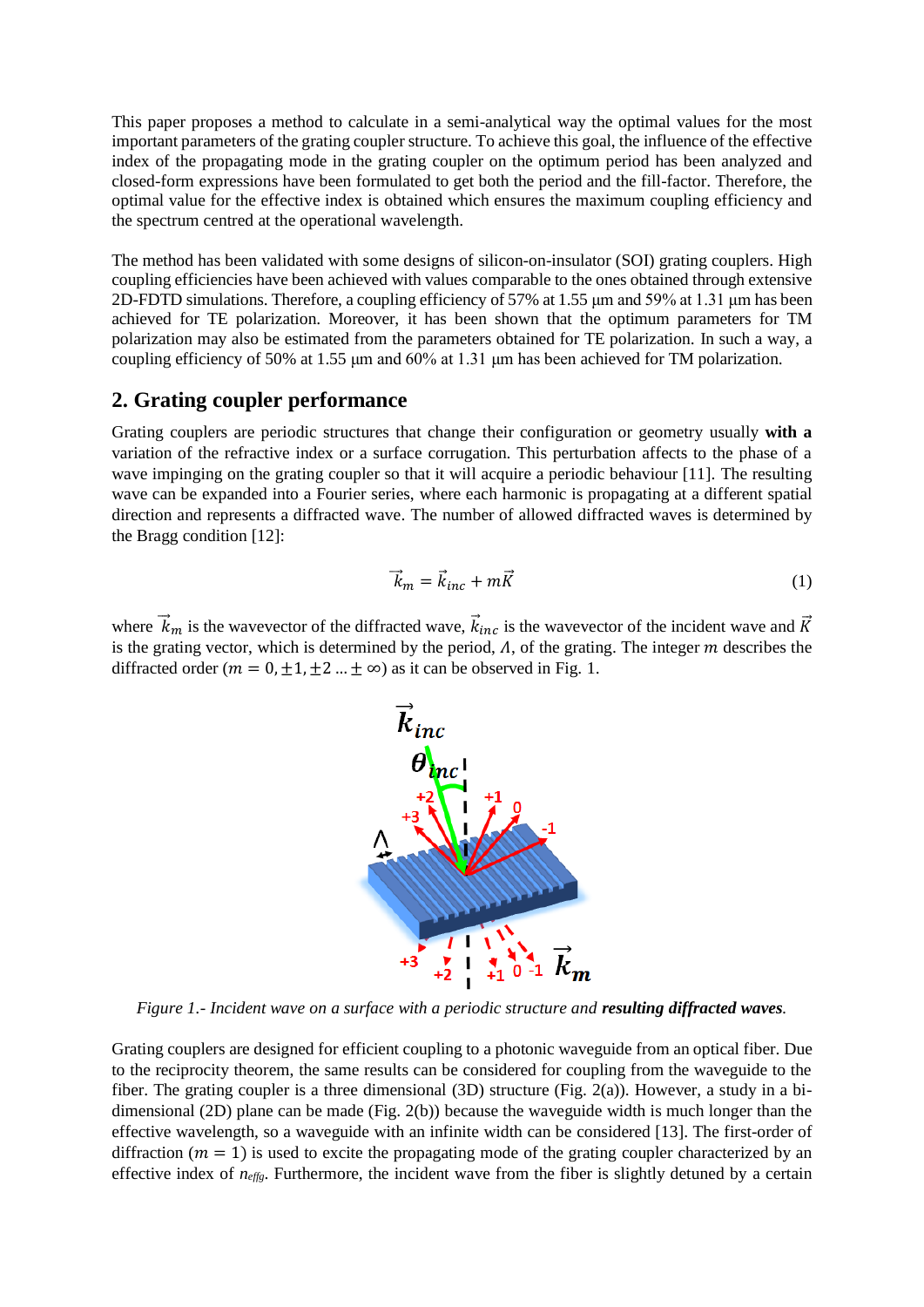angle,  $\theta_{inc}$ , from the vertical direction to avoid the second-order diffraction, as it can be seen in Fig. 2(b). Thereby, the Bragg condition can be reduced to:

$$
n_{effg}\frac{2\pi}{\lambda} = n_{SiO2}\frac{2\pi}{\lambda}\sin\theta_{inc} + \frac{2\pi}{\Lambda}
$$
 (2)

from which the grating period or pitch for a specific wavelength,  $\lambda$ , is easily derived as

$$
\Lambda = \frac{\lambda}{n_{effg} - n_{SiO2} \sin \theta_{inc}}\tag{3}
$$

where  $n_{sio2}$  is the refractive index of the silica deposited above the grating coupler.



*Figure. 2 (a) Grating coupler 3D view and (b) cross section with design parameters.*

The effective index of the propagating mode in the grating coupler is the key design parameter to find the optimum grating period by using Eq. (3). However, this parameter cannot be directly calculated and will depend on the grating coupler structure. The usual approach is to calculate the effective index of both waveguides that form the grating in its etched,  $n_{effep}$ , and non-etched,  $n_{eff nep}$ , parts, as shown in Fig. 3, so that the effective index of the propagating mode as a function of fill-factor  $Ff$  is obtained by:

$$
n_{effg} = n_{effnep} \cdot Ff + n_{effep} \cdot (1 - Ff) \tag{4}
$$



*Figure. 3. Decomposition of the grating coupler structure in two planar waveguides to calculate the effective index from the etched and non-etched parts.*

However, the coupling efficiency cannot be obtained from the Bragg equation defined by Eq. (2) [14]. For an efficient coupling, several parameters must be considered in the design. This is the case of the fill-factor, the etching depth of the grating and the waveguide thickness, all of them illustrated in Fig. 3. On one hand, the fill-factor determines a proportional relation between the etched and non-etched parts. On the other hand, the etching depth establishes the perturbation grade of the light in the grating while the waveguide thickness affects to the effective index of the medium in which the light propagates. Therefore, all these parameters will have an influence on the effective index of the propagating mode in the grating.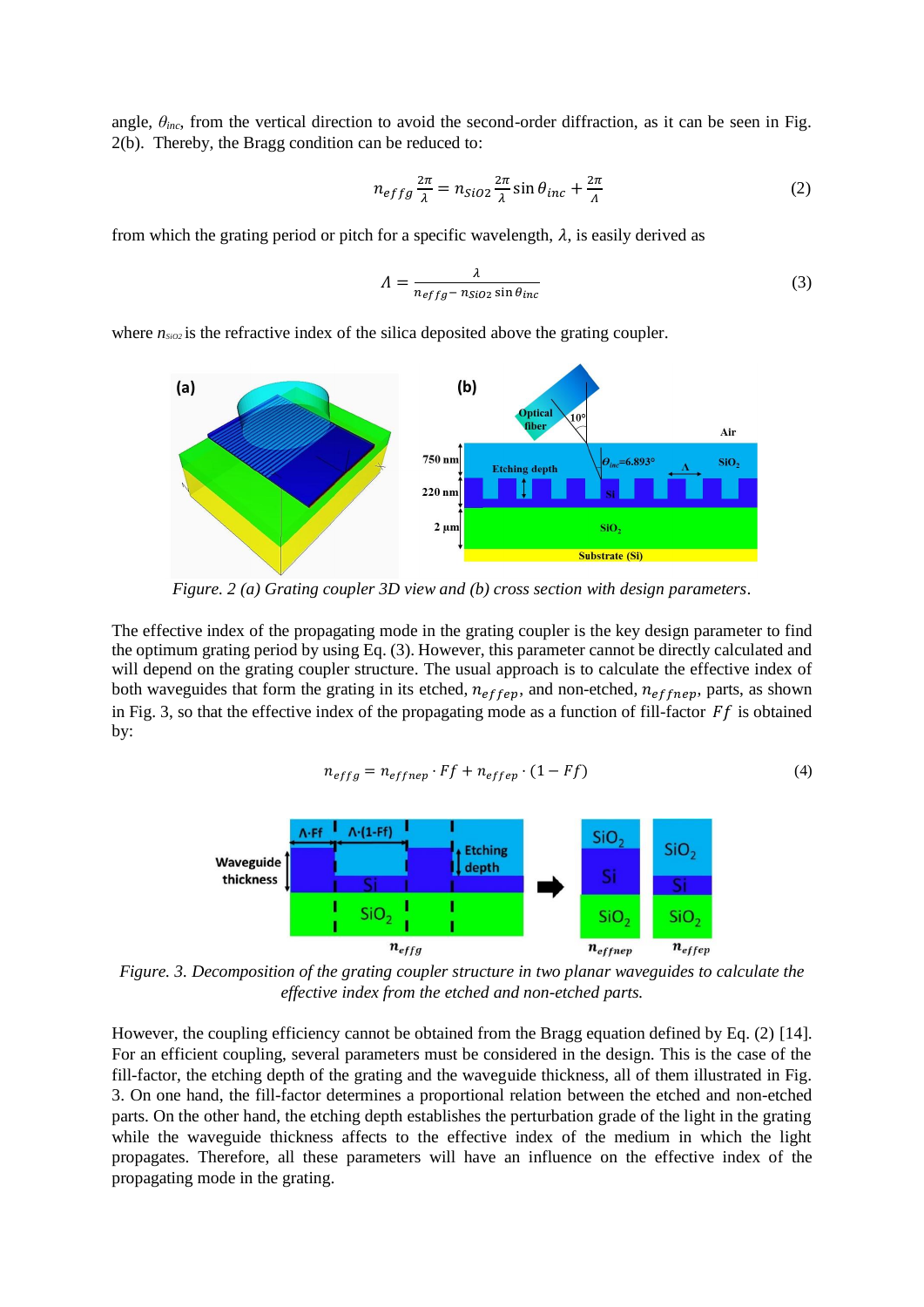## **3. Proposed design method**

The proposed method is based on an alternative approach to find the optimum effective index of the propagating mode in the grating coupler structure. Therefore, the influence of the effective index has been firstly analyzed in the grating structure shown in Fig 2(b) by assuming an etching depth of 70 nm and a fill-factor of 50%. First, the optimum period has been achieved for a wavelength range between 1.26 μm and 1.60 μm and TE polarization. The optimum period, shown in Fig. 4(a), has been obtained by means of 2D-FDTD simulations for having maximum coupling efficiency and the optical spectrum centred at the target wavelength. With the optimized values of the period for each wavelength, the optimum effective index of the propagating mode in the grating can be derived from Eq. (3). Figure 4(b) shows the obtained optimum effective index values as a function of wavelength. The optimum values are compared in Fig. 4(b) with the effective index calculated by using Eq. (4).



*Figure. 4 (a) Optimized period and (b) optimum effective index extracted from the optimized period and effective index calculated by Eq. (4) as a function of wavelength.*

From the results shown in Fig. 4(b), it can be observed that the same value of effective index is achieved for different wavelengths. Therefore, the optimum effective index at the target wavelength of operation can be obtained by considering a shifted wavelength:

$$
\lambda' = \lambda - \overline{\Delta \lambda}_{TE} \tag{5}
$$

where the factor  $\overline{\Delta \lambda}_{TE}$  can be approximated by an average value in the wavelength range of interest. The initial, medium and final wavelengths are considered, as depicted in Fig. 4(b):

$$
\overline{\Delta \lambda}_{TE} = \frac{\Delta \lambda_{\text{ini}} + \Delta \lambda_{\text{med}} + \Delta \lambda_{end}}{3}
$$
 (6)

which gives a value of  $\overline{\Delta \lambda}_{TE} = 36$  nm for the considered grating coupler structure. Such average value will allow the calculation of the optimum effective index in the whole wavelength range between 1.26 μm and 1.60 μm. Therefore, the design process will be very fast and efficient. The design process steps will be:

- 1) Define the desired wavelength to have maximum coupling efficiency and the transmission response of the grating centred around that wavelength, for instance,  $\lambda = 1310$  nm.
- 2) Simulate or calculate the effective indexes of the planar waveguides corresponding to the etched and non-etched parts of the grating, as depicted in Fig. 3, at the shifted wavelength defined by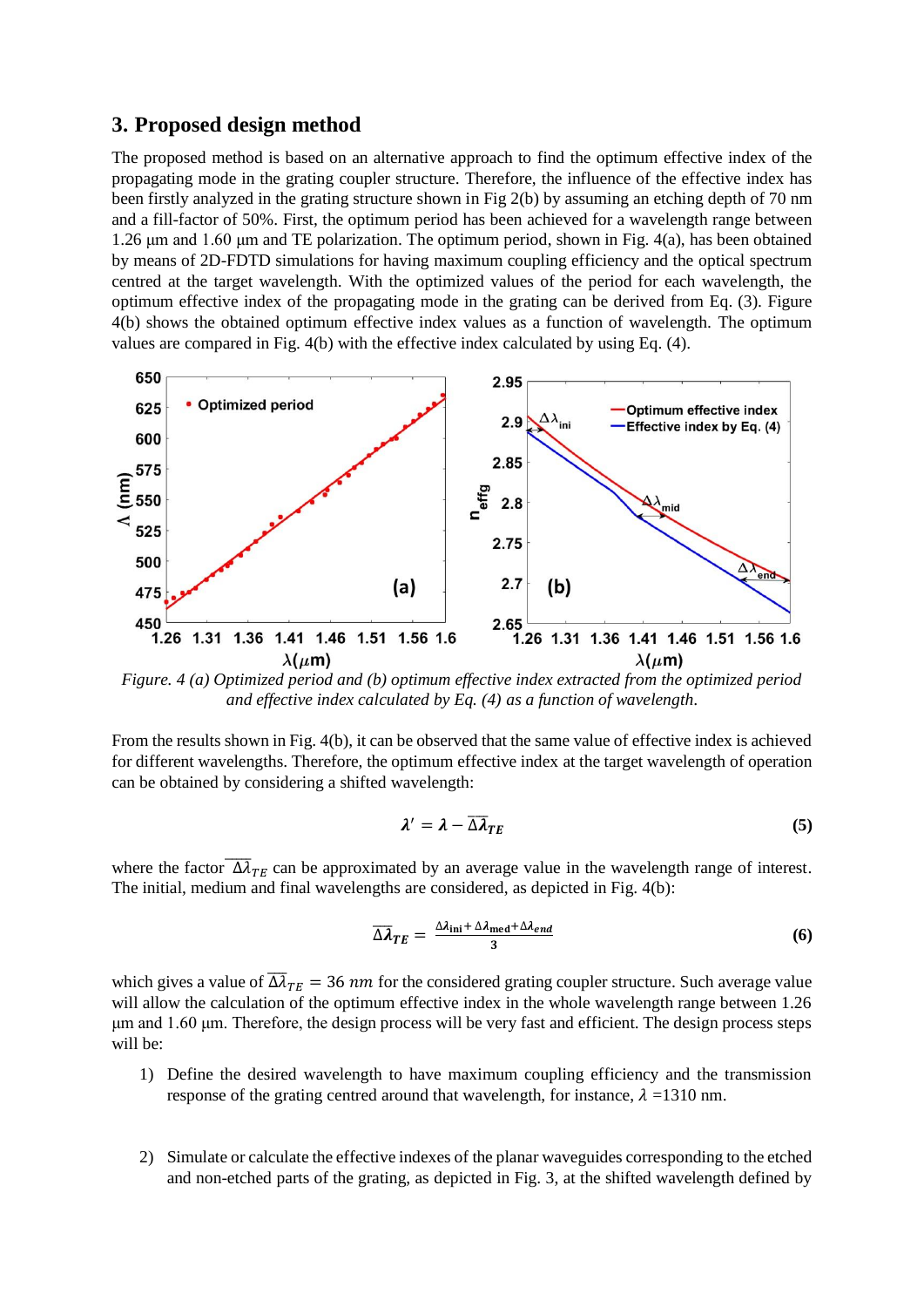Eq. (5), i.e.  $n_{effep}(\lambda - \overline{\Delta \lambda}_{TE})$  and  $n_{effnep}(\lambda - \overline{\Delta \lambda}_{TE})$ . In the example,  $n_{effep}(\lambda' =$ 1274 nm) and  $n_{effnep}(\lambda' = 1274 \text{ nm}).$ 

3) The optimum effective index of the propagating mode in the grating coupler structure will then be obtained with:

$$
n_{effg-opt} = \frac{n_{effep}(\lambda - \overline{\lambda}\overline{\lambda}_{TE}) + n_{effnep}(\lambda - \overline{\lambda}\overline{\lambda}_{TE})}{2}
$$
(7)

In the example,  $n_{effq-opt} = 2.8774$ .

4) With the optimum effective index,  $n_{effg-opt}$ , the optimum period will be calculated from the Bragg equation:

$$
\Lambda_{opt} = \frac{\lambda}{n_{effg-opt} - n_{SiO2} \sin \theta_{inc}}
$$
\n(8)

In the example,  $\theta_{inc} = 6.893^{\circ}$ ,  $n_{SiO2} = 1.446$  and so  $\Lambda_{opt} = 485$  nm.

5) Finally, the optimum filling factor is calculated by:

$$
F f_{opt} = \frac{n_{effg-opt} - n_{effep}(\lambda)}{n_{effnep}(\lambda) - n_{effep}(\lambda)}
$$
(9)

In the example, we need to calculate first  $n_{effep}(\lambda = 1310 \text{ nm})$  and  $n_{eff nep}(\lambda = 1310 \text{ nm})$ which gives then  $Ff_{\text{opt}} = 58.5\%$ .

In summary, once the factor  $\overline{\Delta \lambda}_{TE}$  has been determined for a certain wavelength range, the optimum period and filling-factor can be calculated in a fast and efficient way for any wavelength following the procedure previously described. The obtained values will ensure a coupling efficiency close to the maximum and an optical bandwidth centred around the target wavelength. Furthermore, a relationship between TE and TM polarizations can also be found by comparing the variation of the optimum period with wavelength for both polarizations, which is given by

$$
\frac{\partial \Lambda_{TM}}{\partial \lambda} \approx 2 \frac{\partial \Lambda_{TE}}{\partial \lambda} \tag{10}
$$

for the considered grating coupler. According to Eq. (10), the variation of the period with wavelength for TM polarization is two times higher than for TE polarization so that it can deduced that the factor used to obtain the shifted wavelength in Eq. (5) will also be affected by a factor of two:

$$
\overline{\Delta \lambda}_{TM} = 2\overline{\Delta \lambda}_{TE} \tag{11}
$$

which gives a value of  $\overline{\Delta \lambda}_{TM} = 72$  nm.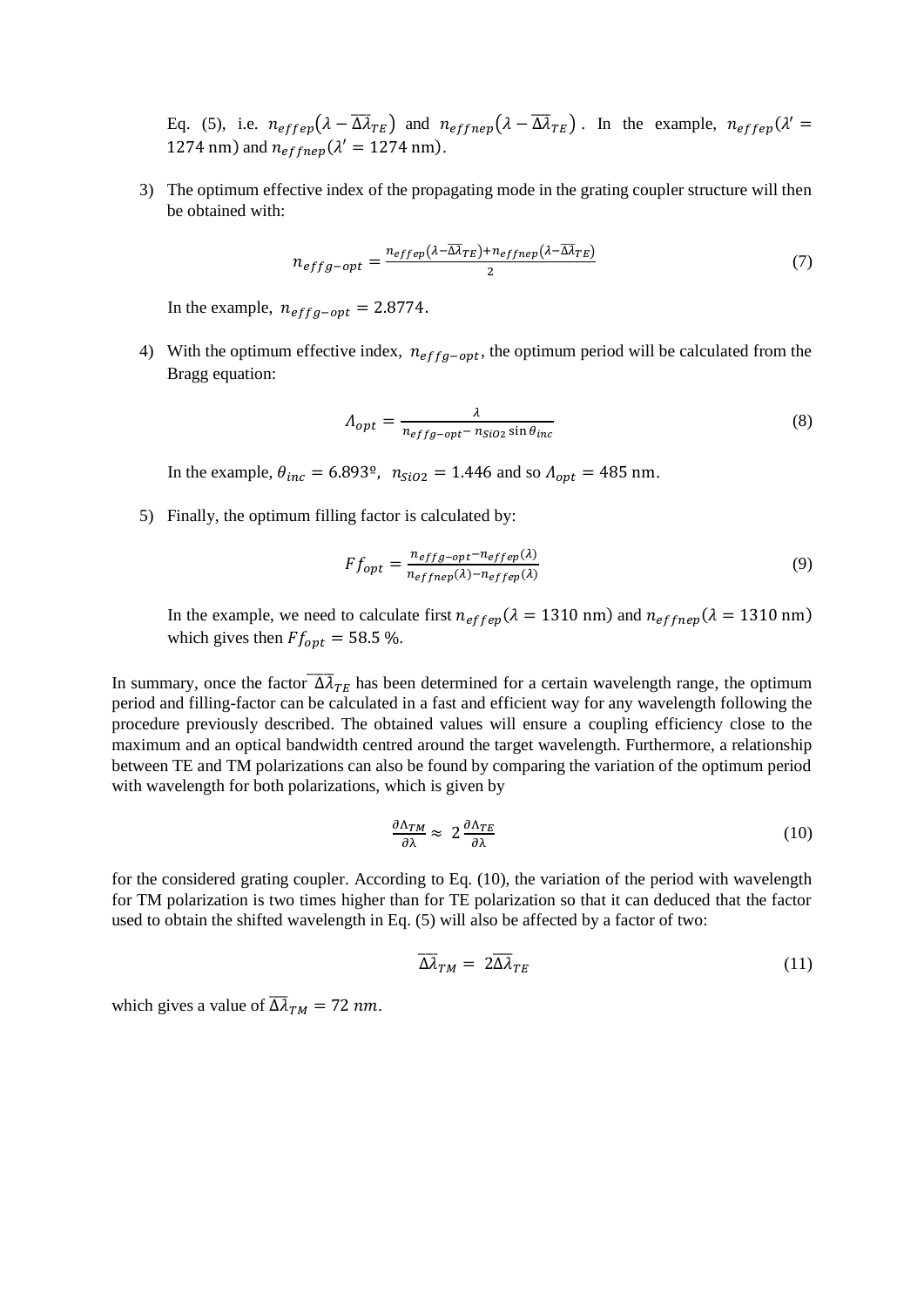

*Figure. 6. Simulated coupling efficiency for TE polarization as function of the period and fill-factor for*  (a) 1310 *nm and (b) 1550 nm. The optimal values*  $(A_{opt}, F_{opt})$  *obtained with the proposed design method are also shown. Transmission spectrum of the grating coupler for (c) 1310 nm and (d) 1550 nm for the optimum period and different fill-factor values.*

#### **4. Results and comparison with simulations**

The performance of the grating coupler shown in Fig. 2(b) and designed with the proposed method for operation at a wavelength of  $\lambda = 1310$  nm has been compared with simulations. Figure 6(a) shows a contour map of the coupling efficiency as function of period and fill-factor obtained by means of 2D-FDTD simulations. The optimal values ( $A_{opt} = 485$  nm,  $F_{opt} = 58.5\%$ ) derived with the proposed design method are also shown and give rise to a coupling efficiency of 59%. It can be seen that the obtained values are very close to the maximum coupling efficiency derived from simulations. The design method has also been applied for a wavelength of  $\lambda = 1550$  nm. In this case, the effective index of the propagating mode in the grating coupler is  $n_{effg-opt} = 2.7157$  which yields to an optimum period of  $A_{opt} = 610$  nm and a fill-factor of  $Ff_{opt} = 57$ %. Figure 6(b) shows the comparison with the results obtained by simulations and confirm that the designed parameters are very close to the maximum coupling efficiency. The obtained coupling efficiency is in this case 57%. It should be noticed that in the simulation results shown in Fig. 6(a) and Fig. 6(b), the coupling efficiency has been simulated without taking into account if the transmission spectrum of the grating is really centred at the target wavelength. Figure  $6(c)$  and Fig.  $6(d)$  shows the transmission spectrum of the grating for the optimum period obtained by the proposed method and for different values of the filling factor. It can be seen that the filling factor is critical in the position of the spectrum and that the optimum value obtained by the proposed method ensures that the spectrum is centred around the target wavelength.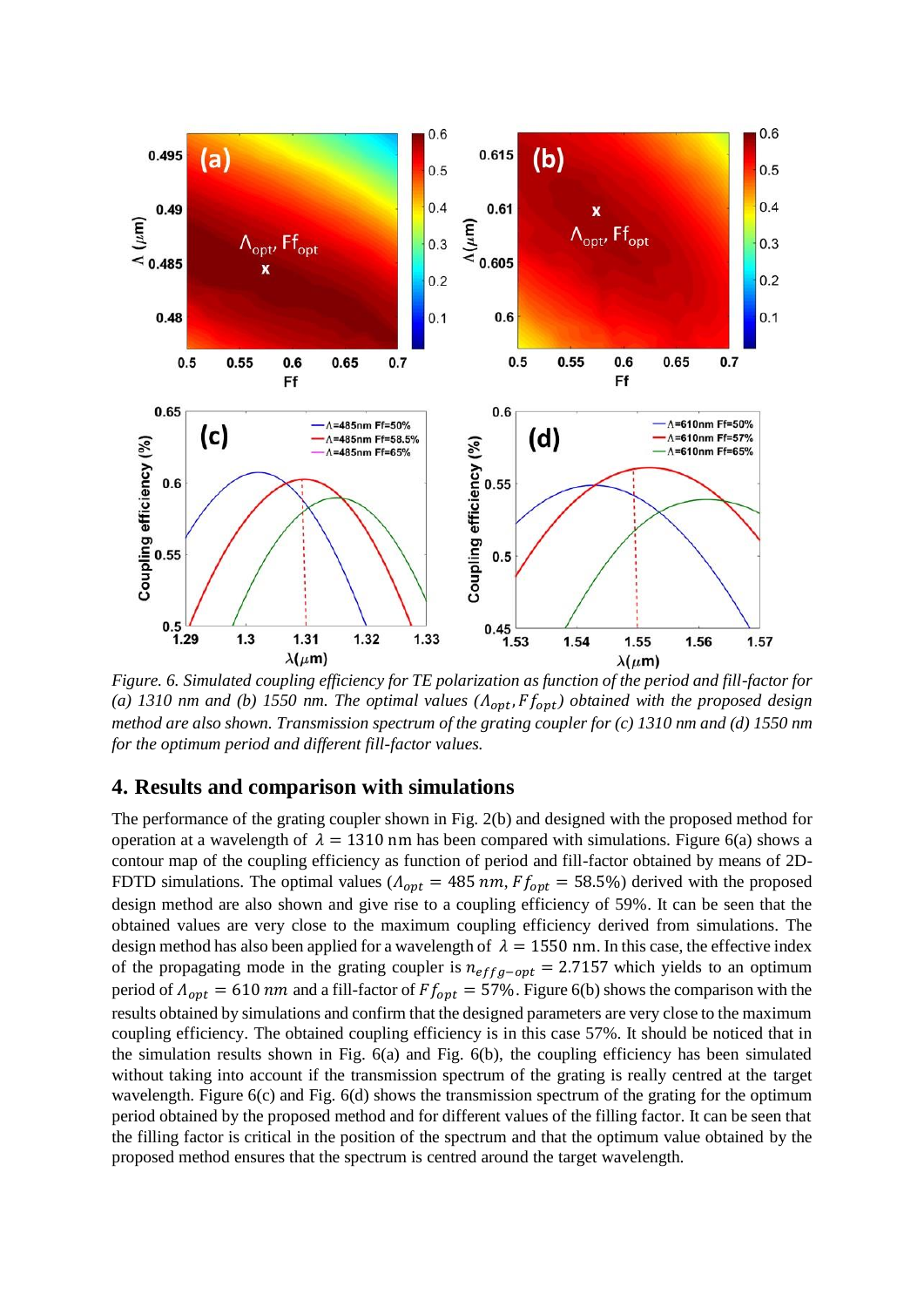

*Figure. 7. Simulated coupling efficiency for TM polarization as function of the period and fill-factor for (a) 1310 nm and (b) 1550 nm. The optimal values (* $\Lambda_{opt}$ *,*  $F_{opt}$ *) obtained with the proposed design method are also shown. Transmission spectrum of the grating coupler for (c) 1310 nm and (d) 1550 nm for the optimum period and different fill-factor values.*

Finally, the proposed method has also been used to design the optimum grating coupler for TM polarization. In this case, the new factor described by Eq. (11) is taking into account to obtain the effective index of the propagating mode in the grating. Therefore, the optimum values for the period and fill-factor are respectively  $\Lambda_{opt} = 656$  nm and  $F_{opt} = 64.2\%$  for  $\lambda = 1310$  nm, which gives rise to a coupling efficiency of 60%, and  $\Lambda_{opt} = 900$  nm and  $F f_{opt} = 64.1$ % for  $\lambda = 1550$  nm, which yields to a coupling efficiency of 50%. Figure 7(a) and Fig. 7(b) show the simulated coupling efficiency as function of the period and fill-factor and the optimum values obtained with the proposed design method respectively for 1310 nm and 1550 nm. On the other hand, Figure 7(c) and Fig. 7(d) show the transmission spectrum of the grating for the optimum period and different fill-factor values for 1310 nm and 1550 nm, respectively. It is again confirmed that maximum coupling efficiency of the transmission spectrum is achieved at the considered wavelength by using the optimum period and fillfactor.

## **5. Conclusions**

A method has been proposed for designing high performance grating couplers by means of a semianalytic approach that avoids the optimization via extensive FDTD simulations. The key point is to calculate the optimum effective index of the propagating mode in the grating coupler by using a wavelength shifted from the target wavelength of operation. Thus, the optimum period and fill-factor are easily obtained with closed-form expressions that have been also formulated. The proposed method has been used for designing SOI grating couplers for both TE and TM polarizations with a high coupling